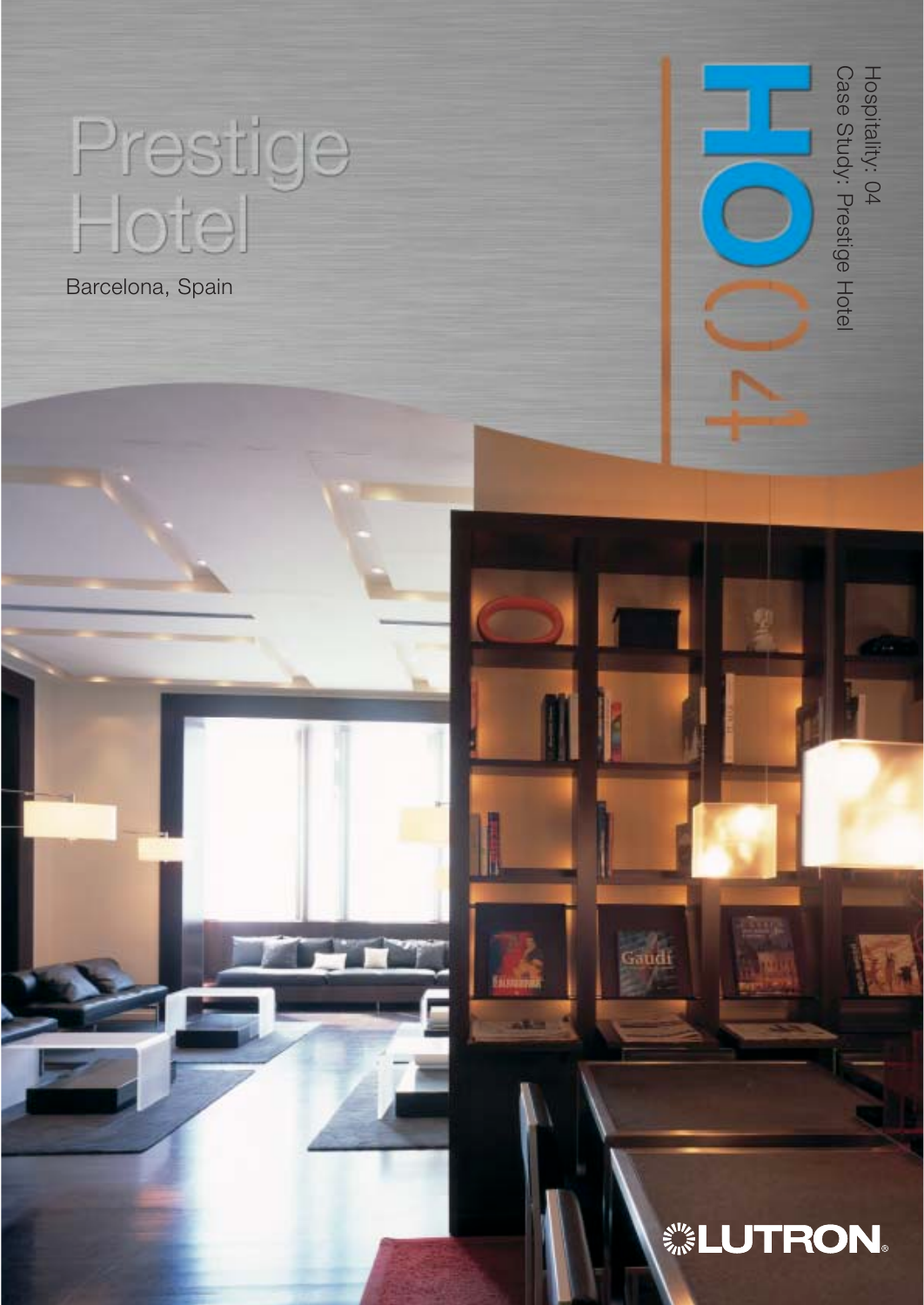The Prestige Hotel in Barcelona incorporates a lighting control system in all its rooms. The lighting project, designed by CGA Arquitectos Asociados, has taken into account the specific structural characteristics of the building and its original approach to business. The result is a different highquality hotel that stands out among most of the other large urban hotels due to the special care taken in its design and excellent services.



**A singular building**  When CGA Arquitectos Asociados was commissioned to remodel the old building located in 62 Paseo de Gracia in Barcelona, the main challenge was to create a project that could meet the structure requirements of a different hotel with very specific needs in terms of decoration and layout. It was essential to make good use of the space available within the building by creating a great variety of light effects to enhance the features of every area and highlight the decoration of the different environments.

CGA had already begun to project the renovation of the building when they found out about Lutron and the multiple applications of its products in the decoration of commercial buildings. María Vives, head architect of the project, was at once delighted with the idea of incorporating a lighting control system. She understood right away the great range of possibilities within her reach to create light effects and provide the building with a series of performances difficult to obtain otherwise.

Even though it is possible to create certain lighting effects with conventional systems, with Lutron possibilities double and once installed the system is so easy to use that any guest can operate it. Since light levels are preset, one can switch to the desired scene just by pressing a button.

The use of lighting control systems is particularly important in commercial spaces such as hotels where different persons must be able to operate the system.

**The communal area, a multifunctional space**  The hotel has a single communal area. Therefore, it had to be a multipurpose area that could serve the hotel's different uses. Breakfast, reading, living room, Internet enquiries, drinks, coffee, all in a private and personalized environment. It was essential to



design a structure capable of drawing this distinction while providing the necessary flexibility to change the characteristics of the space for a specific period of time maintaining the decorative elements.

For Vives, "since in this space lighting levels must adjust to multiple activities at specific times, lighting plays an essential role, from having breakfast to working, holding a meeting or having a drink after dinner. Depending on the lighting, the very same room may turn into a nice reading room, a sophisticated restaurant or a pleasant environment for relaxing, all the while maintaining the hotel's specific design elements."

On the one hand, the idea was to visually lay out the space through the furniture. This way, the reading room incorporated two large backlighted bookcases and dim light. In the lateral halls, a combination of dark-cloth tapestries for the wall was used, and in the middle, a stand was planned to lean on a large settee and four standard lamps.

On the other hand, the use of a lighting control system was essential to achieve the desired results. Thanks to the Grafik 3106, which also incorporates a management system, planners managed to turn this area into a multifunctional space that integrates the decoration of each of the areas into a harmonic and extraordinarily set.

A total of 6 different lighting scenes were preset to change light levels throughout the day. From a fully lit scene for breakfast to a very dim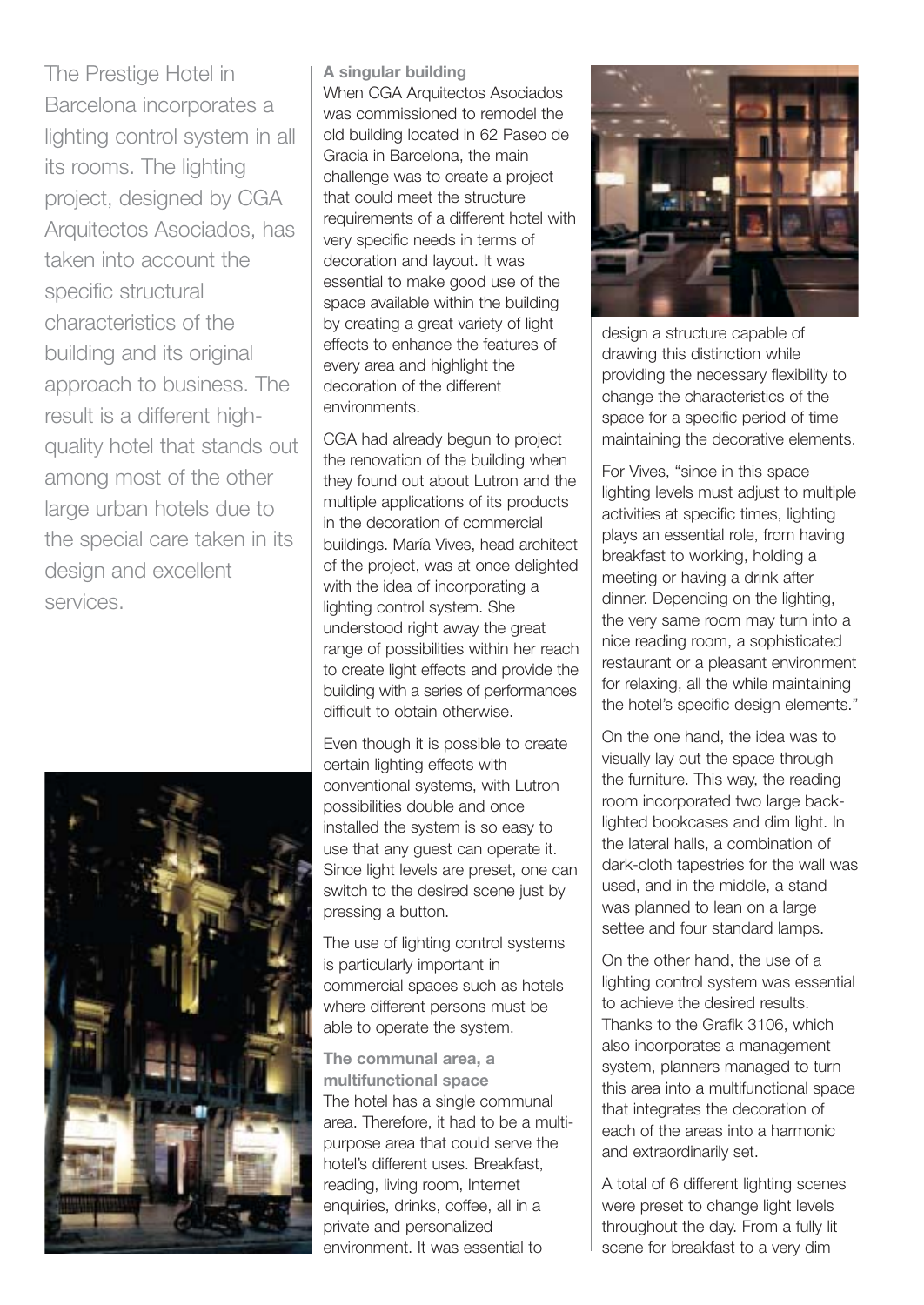

light combined with chill out music for those who want to have a drink at night, a day scene, a bright evening scene, an evening scene with softer light and another one combining dim light, candles and soft music for dinner.

As a result, customers may sit to work and use the Internet on their laptops or hold a business meeting, have breakfast in the morning or a cup of tea or coffee in the evening, have dinner at night or a drink at the end of the day, all in the same place but in a completely different mood appropriate for each situation.

**Bedroom lighting magic** Due to the building structure, the project envisaged a small number of rooms, 45 in total, of which ten have a balcony, ten a veranda and two suites. Except for these differences, each of the 45 hotel bedrooms had to provide a personalized and highquality service to its customers, reproducing to the greatest extend the conditions that could make them feel at home.

Thus and regardless of the purpose of their stay, pleasure or business, and the kind of bedroom, the main objective was to give each of the customers a special treatment. As Natalia Ruiz, managing director of the Prestige stated, "from their

favourite newspaper to a specific kind of incense, we find out about our customers' preferences and the hotel service put it at their disposal."

Among the omnipresent characteristics of the bedrooms was the use of top-quality materials and complements for the furniture, the audiovisual system... and, of course, the lighting system.

"One of the most outstanding elements that distinguish us from our competitors is the Lutron lighting system that allows us to create different moods to offer the greatest comfort to our customers", said Ruiz.

Indeed, one of the distinguishing characteristics of the bedrooms decoration is that all of them have a lighting control. But it had to be easy to use so guests with no acquaintance with a lighting control system could operate it. That is why Vives chose the Lutron Grafik 3000 Series, which meets fully all these requirements and is capable of controlling all light sources of the bedrooms, even the fluorescent ones.

The system incorporated three seeTouch<sup>™</sup> keypads with backlit buttons that replaced the traditional switches so they could be found in the dark. Each control allows to

have access to all the preset functions from their different locations in the room—one at the doorway and two at the bedsides.

From each control, the customer can operate a total of 4 preset scenes, designed to meet all their needs by just pressing a switch. In addition, the customer has the option to adjust preset scenes and return to the original situation at will. Any change in light levels is always gradual which helps create a more pleasant effect.

"Even though the system is very easy to use, we always walk new customers to their room to explain to them not only how to work the audiovisual system controls but also the lighting system functions", explained Ruiz.

Each scene has an assigned button with its name engraved on it: Welcome, Bathroom, Reading and TV are the different available lighting moods, although some functions vary depending on the placement of the in the room control in order to meet the guests' needs.